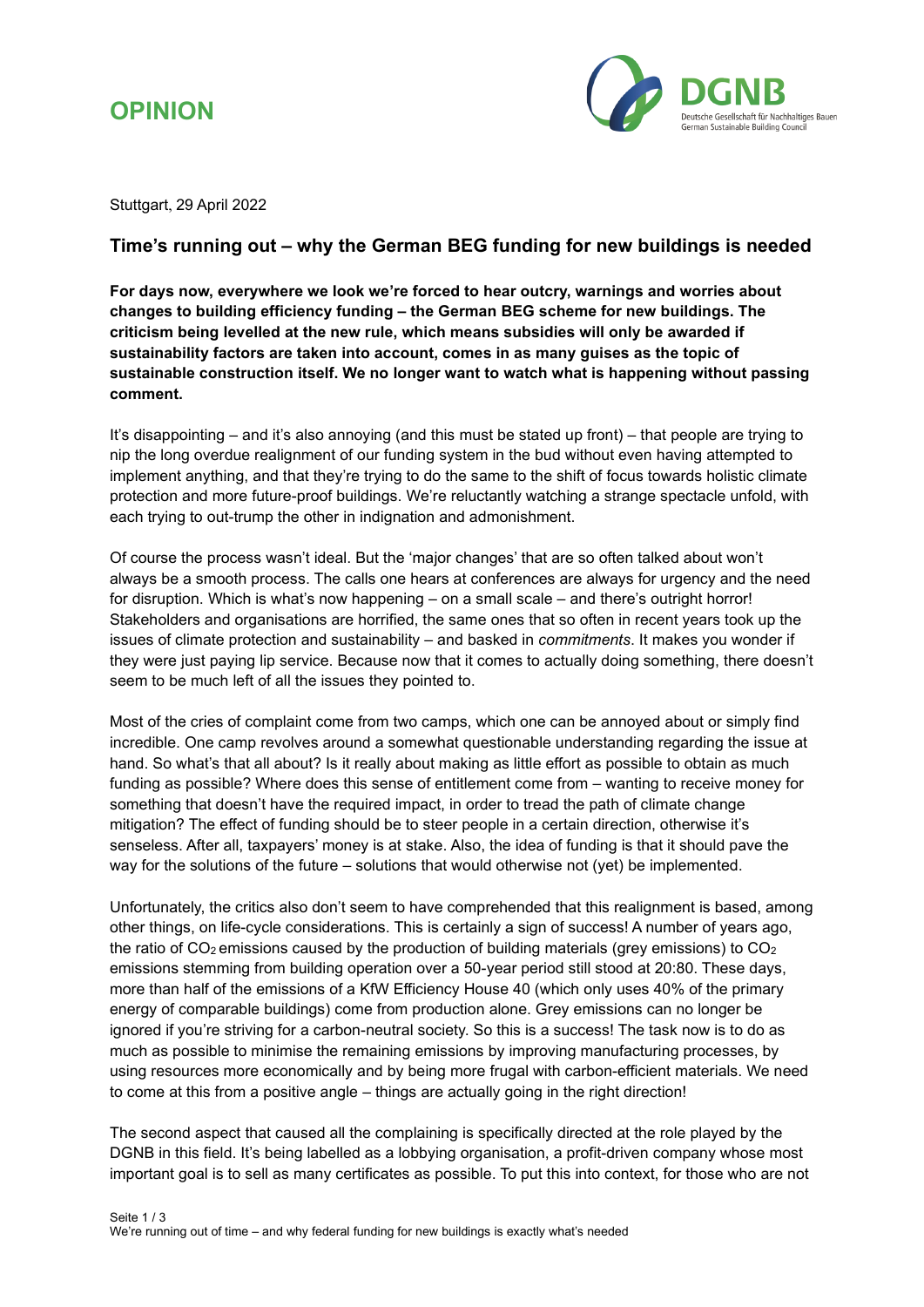

familiar with the DGNB: we are an independent, non-profit organisation committed to serving the public good. DGNB GmbH, through which both the certification system and the DGNB Academy operate, is a wholly owned subsidiary of the association. Our work is not politically motivated. The goal pursued by the DGNB is to actively shape transformation in the building and property industry in order to promote sustainable design, construction and operation in the environment we build around ourselves. Not for financial reasons, but based on a firm conviction and the acknowledgement that this is the right and only way forward. Our more than 1600 members from all sectors of the trade and industry are a testament to this – not to mention the trust placed in us by our partners in Austria, Switzerland, Denmark, Bulgaria, Croatia and Spain.

In recent years, certification has proven to be a suitable tool for planning and optimising buildings, a tool that also makes sustainability measurable and transformation possible in practical terms. This is underscored by more than 9000 projects in more than 20 countries. It's neither a quick nor an easy journey, but it's the right way forward in the long term. Because it takes the complexity of building as a whole into account, as well as the individual nature of each building project. By offering a funding option for the new NH Sustainability Class – through the Quality Seal for Sustainable Construction (QNG), which falls under the BEG funding scheme – the federal government is picking up on the German understanding of sustainability. Not because the DGNB has been engaging in lobbying, but because – as explained earlier – the realigned system is the logical consequence and the right thing to do. For the DGNB, it goes without saying that one should voice one's support when things are going in the right direction, and as a result it has registered for the official process of seeking accreditation from the German National Accreditation Body (DAkkS).

So what's this all about? It's about finally being much more systematic about achieving the goals of building sector climate protection and resource conservation. It's about global goals – about climate change, the greatest challenge in human history. The IPCC report released in February said that the remaining window of opportunity will last around ten years. So there are ten years left to achieve a radical turnaround in global CO<sub>2</sub> emissions. Time is the most precious resource we have, especially in construction. We don't have the time to devote those ten years to researching what could have been done even better, or who else is responsible for what's happening, or who should set the ball rolling. The dreadful war in Ukraine and the resulting scarcity of resources is exacerbating the situation, so it's time we stood together to work on making things happen and finding solutions! The old KPIs of lobbyists – such as yet another ministerial appointment or quashing regulations that supposedly fuel costs – are obsolete and outdated, and have been so since at least the beginning of this year.

## **What this is all about now is actively shaping change, supporting it – or at least not standing in its way!**

All we can say to the federal government is: stay on that heading! Keep up the pressure and continue moving forward on revising the Building Energy Act (GEG). To plan, build, refurbish and operate buildings in keeping with the defined objectives, we need this switch to  $CO<sub>2</sub>$  targets; we need to consider life cycles. We need transparency in the form of monitoring obligations in order to establish a basis for targeted and economically viable action.

The DGNB will, to the best of its ability, support this approach. We want to play an active role in facilitating the sharing of know-how across the board, offering joint solutions and seeing change as an opportunity – an opportunity to take responsibility and to actively shape the future of the environment we build around ourselves, taking us in the direction of sustainability and climate protection.